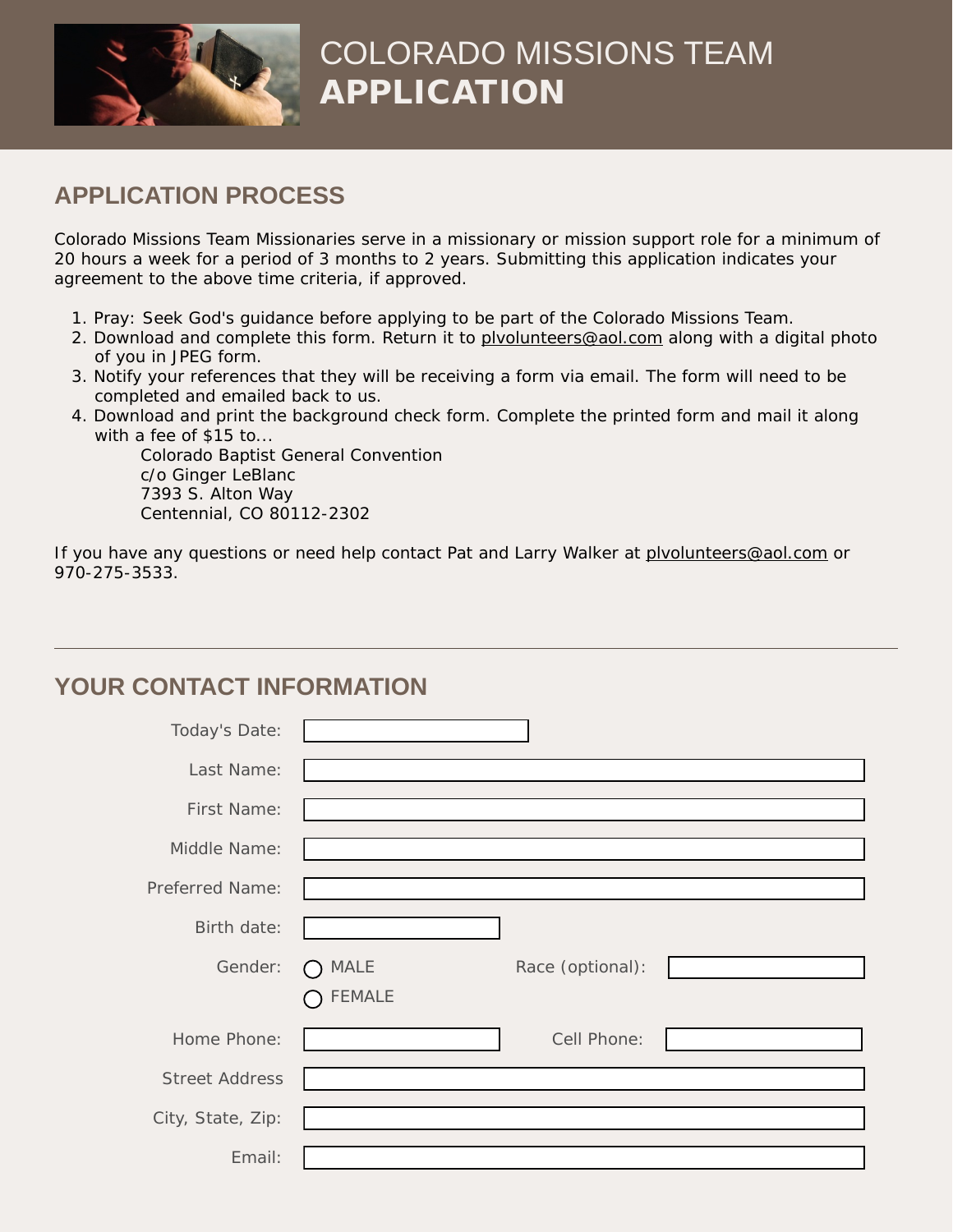| <b>SPOUSE AND FAMILY INFORMATION</b>            |                  |                                                               |                |  |
|-------------------------------------------------|------------------|---------------------------------------------------------------|----------------|--|
| MARITAL STATUS:                                 | $\bigcap$ SINGLE | <b>ENGAGED</b><br>$\left(\begin{array}{c} \end{array}\right)$ | <b>WIDOWED</b> |  |
|                                                 | Married          | Date:                                                         |                |  |
|                                                 | Divorced         | Date:                                                         |                |  |
| Spouse's Full Name:                             |                  |                                                               |                |  |
| Spouse's Preferred Name:                        |                  |                                                               |                |  |
| Names of dependent<br>children living with you: |                  |                                                               |                |  |
| Has your spouse applied for CMT?<br>No.<br>Yes  |                  |                                                               |                |  |

#### **FINANCIAL STATUS INSURANCE**

I will...

- $\bigcirc$  provide all my financial support.
- $\bigcap$  be working as a tentmaker.
- $\bigcap$  be raising my financial support.

Medical and life insurance are not provided by the Colorado Baptist General Convention for CMT Missionaries. However, it is required that CMT Missionaries maintain adequate insurance coverage.

#### **CHURCH MEMBERSHIP**

| Church Name:                        |        |
|-------------------------------------|--------|
| <b>Mailing Address:</b>             |        |
| City, State, Zip:                   |        |
| Phone Number:                       | Email: |
| How long have you been a<br>member? |        |
| Pastor's Name:                      |        |
| Name of State Convention:           |        |
| Name of Association:                |        |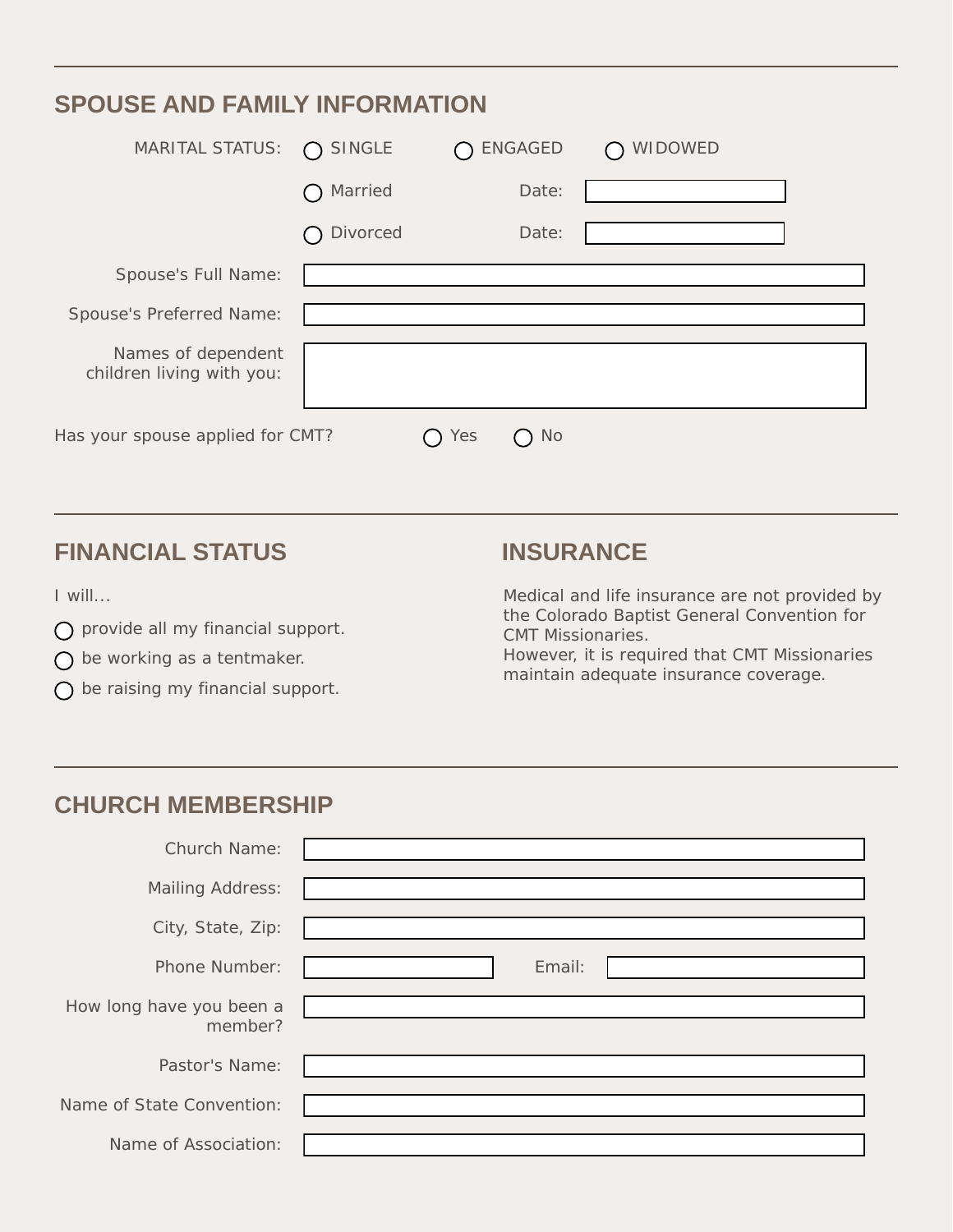## **EDUCATION AND TRAINING**

Highest Level of Education:

Plans for Future Education:

List Any Specialized Training and Skills:

#### **EMPLOYMENT EXPERIENCE**

LIST YOUR LAST 3 EMPLOYED SECULAR AND/OR CHURCH POSITIONS:

| From                 | To | Position |
|----------------------|----|----------|
|                      |    |          |
| Organization/Company |    | Location |
|                      |    |          |
|                      |    |          |
| From                 | To | Position |
|                      |    |          |
| Organization/Company |    | Location |
|                      |    |          |
|                      |    |          |
| From                 | To | Position |
|                      |    |          |
| Organization/Company |    | Location |
|                      |    |          |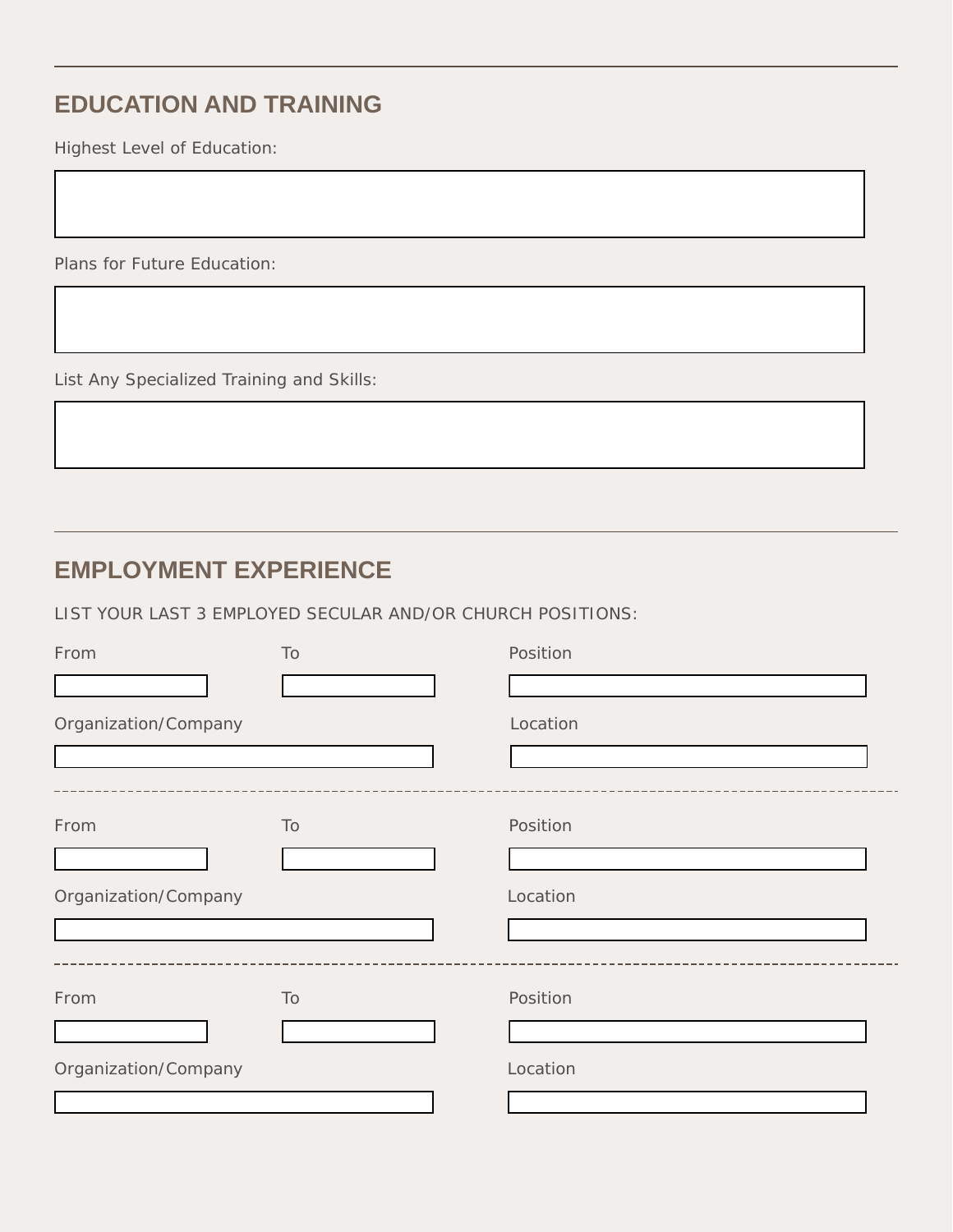### **RECENT VOLUNTEER MINISTRY EXPERIENCE**

IN CHURCHES, ASSOCIATIONS, MINISTRIES, ETC.

| From                 | To | Position |
|----------------------|----|----------|
|                      |    |          |
| Organization/Company |    | Location |
|                      |    |          |
|                      |    |          |
| From                 | To | Position |
|                      |    |          |
| Organization/Company |    | Location |
|                      |    |          |

#### **BELIEF AND PRACTICE STATEMENT**

BRIEFLY DESCRIBE YOUR CONVERSION EXPERIENCE (include age, place and circumstances of your conversion)

BRIEFLY DESCRIBE YOUR CALL TO MISSIONARY SERVICE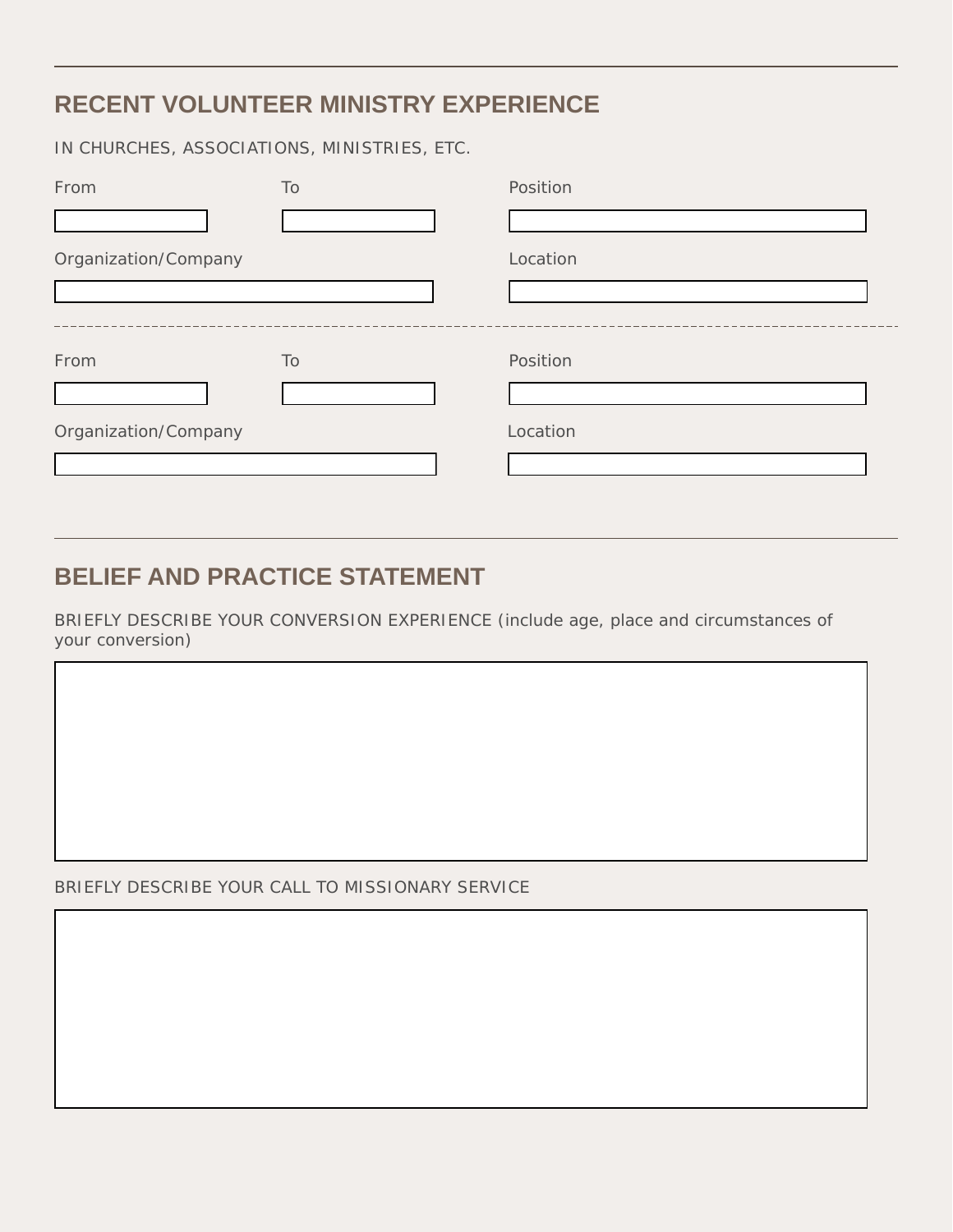### **BELIEF AND PRACTICE CONTINUED**

| Do you believe that the Bible is inerrant, "truth without any mixture of<br>error?"                                                                                              |                             |
|----------------------------------------------------------------------------------------------------------------------------------------------------------------------------------|-----------------------------|
| Do you believe that the miracles and historical events in the Bible actually<br>occurred?                                                                                        | $\mathbf{v}$                |
| Do you believe that Jesus Christ is the virgin-born Son of God who died for<br>our sins, rose bodily from the grave and is coming again?                                         | ▼∣                          |
| Do you recognize immersion of believers as the scriptural mode of baptism?                                                                                                       | $\vert \mathbf{v} \vert$    |
| Are you an active member, in good standing, of a cooperating Southern<br><b>Baptist Church?</b>                                                                                  | ▼∣                          |
| Do you give regularly to support your church financially and encourage<br>participation in the Cooperative Program, Annie Armstrong and Lottie Moon<br><b>Mission Offerings?</b> |                             |
| Are you actively involved in personal verbal witnessing?                                                                                                                         | $\vert \mathbf{v} \vert$    |
| Do you engage in public or private glossolalia (speaking in tongues)?                                                                                                            | $\vert \mathbf{v} \vert$    |
| Have you ever been convicted of a felony?                                                                                                                                        | $\left  \cdot \right $      |
| Do you use tobacco products?                                                                                                                                                     | $\vert \mathbf{v} \vert$    |
| Have you consumed alcohol as a beverage in the last twelve months?                                                                                                               | $\left  \cdot \right $      |
| Is there anything in your lifestyle that could be an embarrassment to the<br>mission cause (eg. illegal use of drugs, pornography)?                                              | $\left  \mathbf{v} \right $ |

If you answered 'yes' to the above question, please explain below.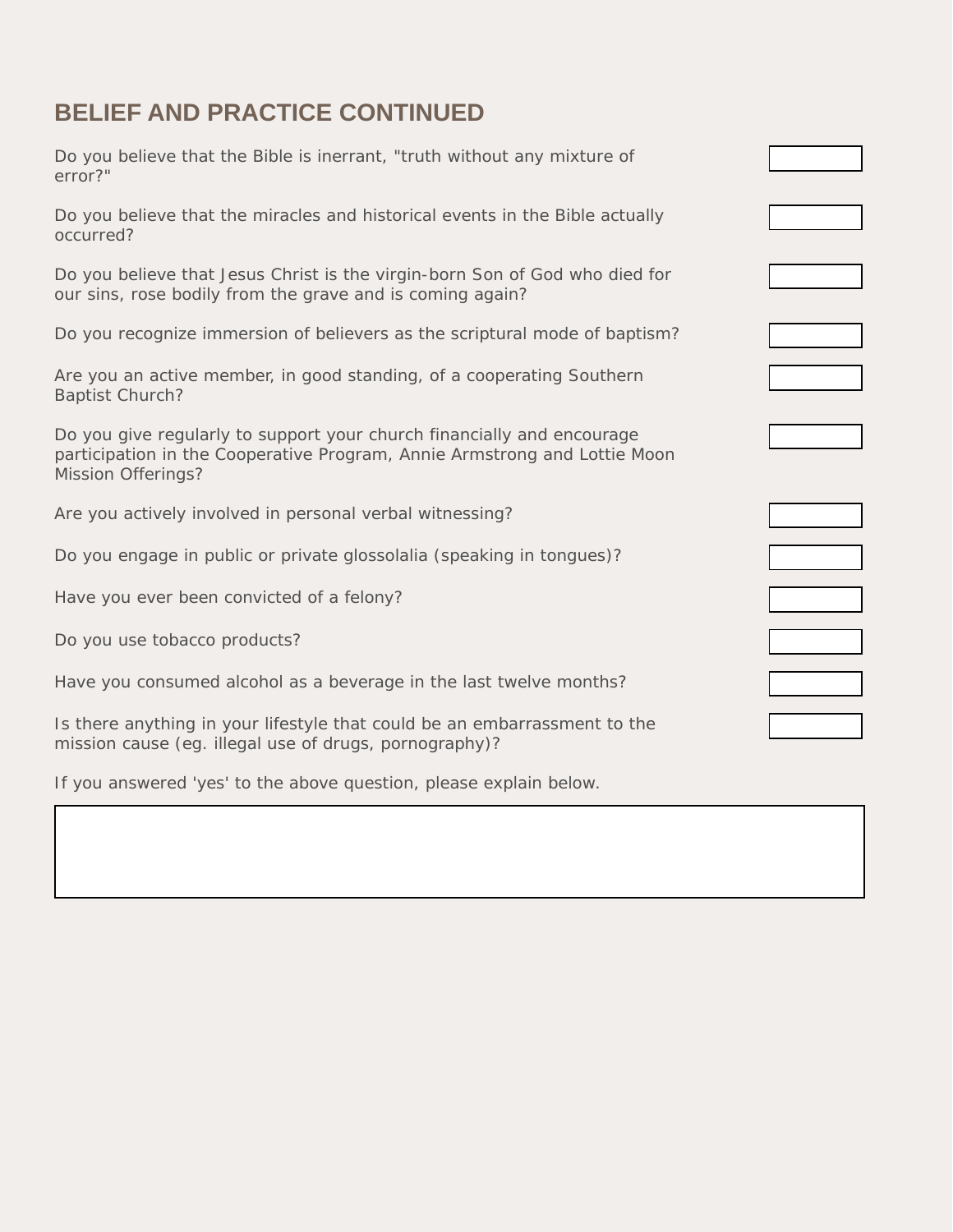## **REFERENCES**

#### ALL REFERENCES MUST HAVE AN EMAIL ADDRESS

| Pastor's Name:          |        |
|-------------------------|--------|
| <b>Mailing Address:</b> |        |
| City, State, Zip:       |        |
| Phone Number:           | Email: |
|                         |        |
|                         |        |
| Reference Name:         |        |
| Mailing Address:        |        |
| City, State, Zip:       |        |
| Phone Number:           | Email: |
|                         |        |
|                         |        |
| Reference Name:         |        |
| Mailing Address:        |        |
| City, State, Zip:       |        |
| Phone Number:           | Email: |
|                         |        |